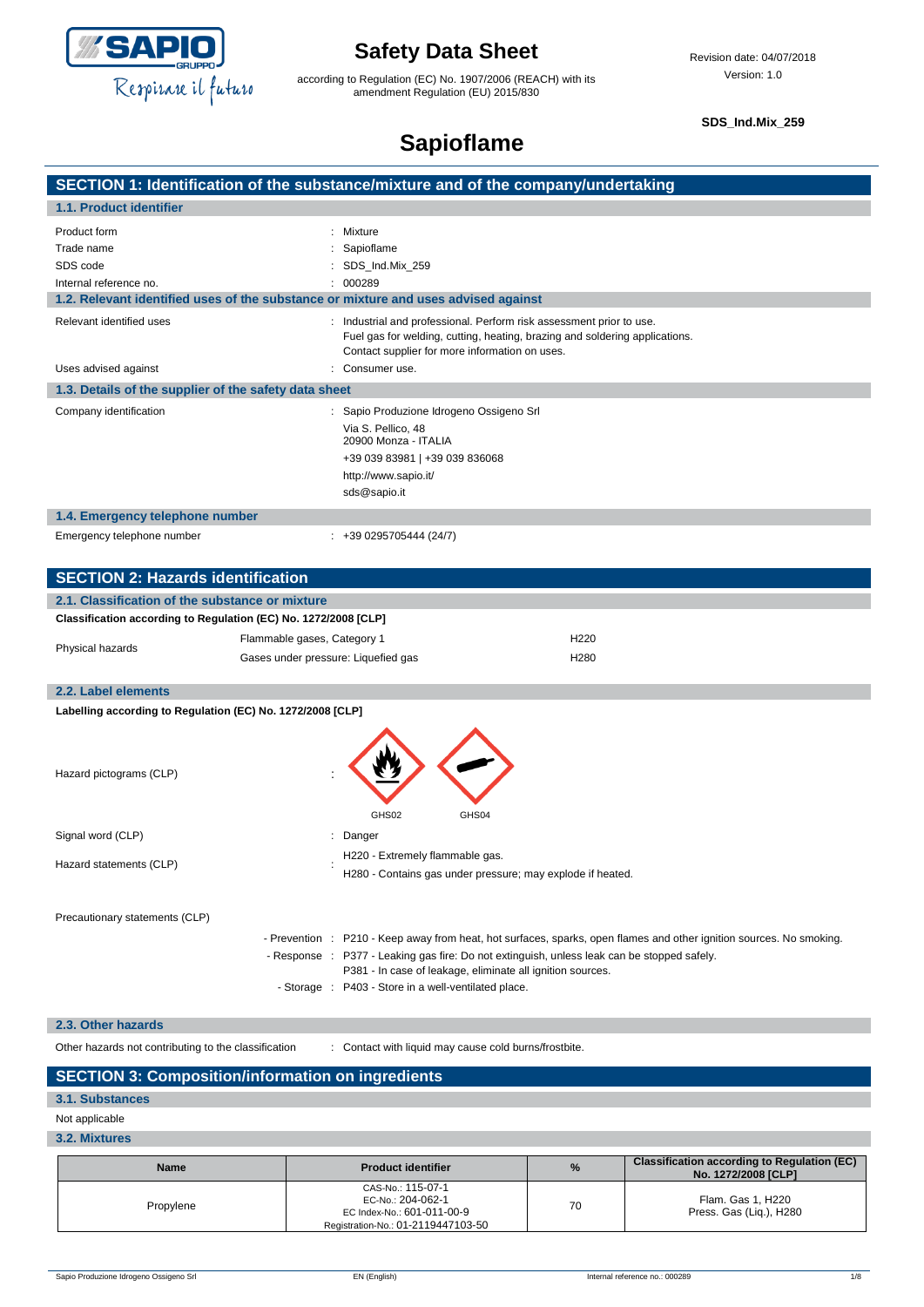

according to Regulation (EC) No. 1907/2006 (REACH) with its amendment Regulation (EU) 2015/830

#### **SDS\_Ind.Mix\_259**

## **Sapioflame**

| <b>Name</b>                                                      | <b>Product identifier</b>                                                                                                                                                                     | $\frac{9}{6}$                                                | <b>Classification according to Regulation (EC)</b><br>No. 1272/2008 [CLP] |  |
|------------------------------------------------------------------|-----------------------------------------------------------------------------------------------------------------------------------------------------------------------------------------------|--------------------------------------------------------------|---------------------------------------------------------------------------|--|
| Propane                                                          | CAS-No.: 74-98-6<br>EC-No.: 200-827-9<br>EC Index-No.: 601-003-00-5<br>Registration-No.: 01-2119486944-21                                                                                     |                                                              | Flam. Gas 1, H220<br>Press. Gas (Liq.), H280                              |  |
| <b>SECTION 4: First aid measures</b>                             |                                                                                                                                                                                               |                                                              |                                                                           |  |
| 4.1. Description of first aid measures                           |                                                                                                                                                                                               |                                                              |                                                                           |  |
| - Inhalation                                                     | : Remove victim to uncontaminated area wearing self contained breathing apparatus. Keep victim warm and<br>rested. Call a doctor. Perform cardiopulmonary resuscitation if breathing stopped. |                                                              |                                                                           |  |
| - Skin contact                                                   | : In case of frostbite spray with water for at least 15 minutes. Apply a sterile dressing. Obtain medical<br>assistance.                                                                      |                                                              |                                                                           |  |
| - Eye contact                                                    | : Immediately flush eyes thoroughly with water for at least 15 minutes.                                                                                                                       |                                                              |                                                                           |  |
| - Ingestion                                                      |                                                                                                                                                                                               | : Ingestion is not considered a potential route of exposure. |                                                                           |  |
| 4.2. Most important symptoms and effects, both acute and delayed |                                                                                                                                                                                               |                                                              |                                                                           |  |
|                                                                  | Refer to section 11.                                                                                                                                                                          |                                                              |                                                                           |  |

#### **4.3. Indication of any immediate medical attention and special treatment needed**

None.

| <b>SECTION 5: Firefighting measures</b>                            |                                                                                                                                                                                                                                                                                                                                                                                                                                                                                                                                                                                                                                                    |
|--------------------------------------------------------------------|----------------------------------------------------------------------------------------------------------------------------------------------------------------------------------------------------------------------------------------------------------------------------------------------------------------------------------------------------------------------------------------------------------------------------------------------------------------------------------------------------------------------------------------------------------------------------------------------------------------------------------------------------|
| 5.1. Extinguishing media                                           |                                                                                                                                                                                                                                                                                                                                                                                                                                                                                                                                                                                                                                                    |
| - Suitable extinguishing media<br>- Unsuitable extinguishing media | : Water spray or fog.<br>: Carbon dioxide.<br>Do not use water jet to extinguish.                                                                                                                                                                                                                                                                                                                                                                                                                                                                                                                                                                  |
| 5.2. Special hazards arising from the substance or mixture         |                                                                                                                                                                                                                                                                                                                                                                                                                                                                                                                                                                                                                                                    |
| Specific hazards<br>Hazardous combustion products                  | : Exposure to fire may cause containers to rupture/explode.<br>: Carbon monoxide.                                                                                                                                                                                                                                                                                                                                                                                                                                                                                                                                                                  |
| 5.3. Advice for firefighters                                       |                                                                                                                                                                                                                                                                                                                                                                                                                                                                                                                                                                                                                                                    |
| Specific methods                                                   | : Use fire control measures appropriate for the surrounding fire. Exposure to fire and heat radiation may cause<br>gas receptacles to rupture. Cool endangered receptacles with water spray jet from a protected position.<br>Prevent water used in emergency cases from entering sewers and drainage systems.<br>If possible, stop flow of product.<br>Use water spray or fog to knock down fire fumes if possible.<br>Do not extinguish a leaking gas flame unless absolutely necessary. Spontaneous/explosive re-ignition may<br>occur. Extinguish any other fire.<br>Move containers away from the fire area if this can be done without risk. |
| Special protective equipment for fire fighters                     | : In confined space use self-contained breathing apparatus.<br>Standard protective clothing and equipment (Self Contained Breathing Apparatus) for fire fighters.<br>Standard EN 137 - Self-contained open-circuit compressed air breathing apparatus with full face mask.<br>Standard EN 469 - Protective clothing for firefighters. Standard - EN 659: Protective gloves for firefighters.                                                                                                                                                                                                                                                       |

| <b>SECTION 6: Accidental release measures</b>                            |                                                                                                                                                                                                                                                                                                                                                                                                                                                                                                            |  |  |  |
|--------------------------------------------------------------------------|------------------------------------------------------------------------------------------------------------------------------------------------------------------------------------------------------------------------------------------------------------------------------------------------------------------------------------------------------------------------------------------------------------------------------------------------------------------------------------------------------------|--|--|--|
| 6.1. Personal precautions, protective equipment and emergency procedures |                                                                                                                                                                                                                                                                                                                                                                                                                                                                                                            |  |  |  |
|                                                                          | Try to stop release.<br>Evacuate area.<br>Monitor concentration of released product.<br>Consider the risk of potentially explosive atmospheres.<br>Wear self-contained breathing apparatus when entering area unless atmosphere is proved to be safe.<br>Eliminate ignition sources.<br>Ensure adequate air ventilation.<br>Prevent from entering sewers, basements and workpits, or any place where its accumulation can be<br>dangerous.<br>Act in accordance with local emergency plan.<br>Stay upwind. |  |  |  |
| <b>6.2. Environmental precautions</b>                                    |                                                                                                                                                                                                                                                                                                                                                                                                                                                                                                            |  |  |  |
|                                                                          | Try to stop release.                                                                                                                                                                                                                                                                                                                                                                                                                                                                                       |  |  |  |
| 6.3. Methods and material for containment and cleaning up                |                                                                                                                                                                                                                                                                                                                                                                                                                                                                                                            |  |  |  |
|                                                                          | Ventilate area.                                                                                                                                                                                                                                                                                                                                                                                                                                                                                            |  |  |  |
| 6.4. Reference to other sections                                         |                                                                                                                                                                                                                                                                                                                                                                                                                                                                                                            |  |  |  |
|                                                                          | See also sections 8 and 13.                                                                                                                                                                                                                                                                                                                                                                                                                                                                                |  |  |  |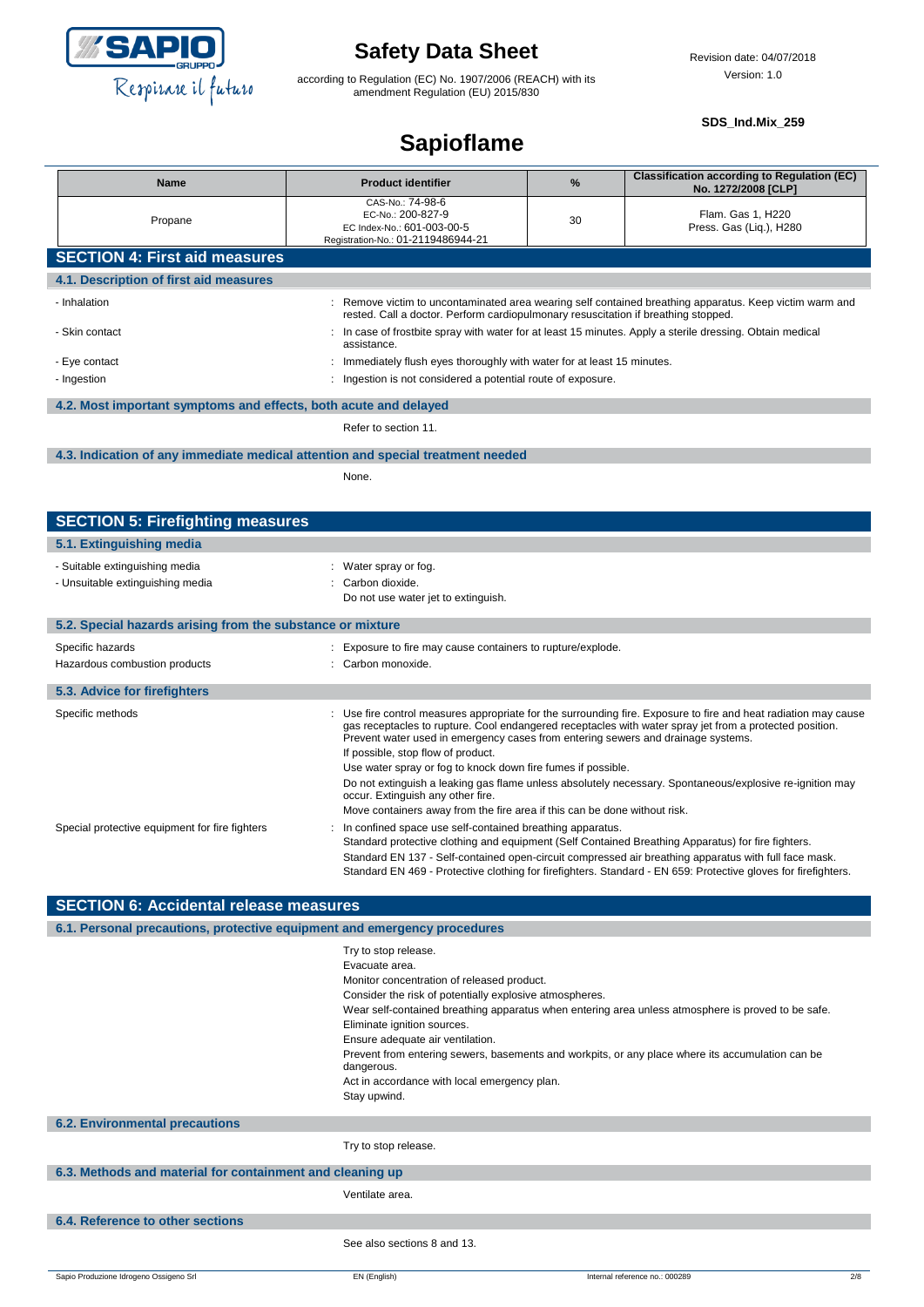

according to Regulation (EC) No. 1907/2006 (REACH) with its amendment Regulation (EU) 2015/830

#### **SDS\_Ind.Mix\_259**

# **Sapioflame**

| <b>SECTION 7: Handling and storage</b> |  |  |
|----------------------------------------|--|--|
|                                        |  |  |

| 7.1. Precautions for safe handling                                |                                                                                                                                                                                                                                                                                                                                                                                                                                                                                                                                                                                                                                                                                                                                                                                                                                                                                                                                                                                                                                                                                                                                                                                                                                                                                 |
|-------------------------------------------------------------------|---------------------------------------------------------------------------------------------------------------------------------------------------------------------------------------------------------------------------------------------------------------------------------------------------------------------------------------------------------------------------------------------------------------------------------------------------------------------------------------------------------------------------------------------------------------------------------------------------------------------------------------------------------------------------------------------------------------------------------------------------------------------------------------------------------------------------------------------------------------------------------------------------------------------------------------------------------------------------------------------------------------------------------------------------------------------------------------------------------------------------------------------------------------------------------------------------------------------------------------------------------------------------------|
| Safe use of the product<br>Safe handling of the gas receptacle    | The product must be handled in accordance with good industrial hygiene and safety procedures.<br>Only experienced and properly instructed persons should handle gases under pressure.<br>Consider pressure relief device(s) in gas installations.<br>Ensure the complete gas system was (or is regularily) checked for leaks before use.<br>Do not smoke while handling product.<br>Use only properly specified equipment which is suitable for this product, its supply pressure and temperature.<br>Contact your gas supplier if in doubt.<br>Avoid suck back of water, acid and alkalis.<br>Assess the risk of potentially explosive atmospheres and the need for explosion-proof equipment.<br>Purge air from system before introducing gas.<br>Take precautionary measures against static discharge.<br>Keep away from ignition sources (including static discharges).<br>Consider the use of only non-sparking tools.<br>Do not breathe gas.<br>Avoid release of product into atmosphere.<br>Ensure equipment is adequately earthed.<br>Do not allow backfeed into the container.<br>Protect receptacles from physical damage; do not drag, roll, slide or drop.                                                                                                          |
|                                                                   | When moving receptacles, even for short distances, use a cart (trolley, hand truck, etc.) designed to<br>transport receptacles.<br>Leave valve protection caps in place until the container has been secured against either a wall or bench or<br>placed in a container stand and is ready for use.<br>If user experiences any difficulty operating receptacle valve discontinue use and contact supplier.<br>Never attempt to repair or modify container valves or safety relief devices.<br>Damaged valves should be reported immediately to the supplier.<br>Keep container valve outlets clean and free from contaminants particularly oil and water.<br>Replace valve outlet caps or plugs and container caps where supplied as soon as container is disconnected<br>from equipment.<br>Close container valve after each use and when empty, even if still connected to equipment.<br>Never attempt to transfer gases from one container to another.<br>Never use direct flame or electrical heating devices to raise the pressure of a container.<br>Do not remove or deface labels provided by the supplier for the identification of the receptacle contents.<br>Suck back of water into the container must be prevented.<br>Open valve slowly to avoid pressure shock. |
| 7.2. Conditions for safe storage, including any incompatibilities |                                                                                                                                                                                                                                                                                                                                                                                                                                                                                                                                                                                                                                                                                                                                                                                                                                                                                                                                                                                                                                                                                                                                                                                                                                                                                 |
|                                                                   | Observe all regulations and local requirements regarding storage of containers.<br>Containers should not be stored in conditions likely to encourage corrosion.<br>Container valve guards or caps should be in place.<br>Containers should be stored in the vertical position and properly secured to prevent them from falling over.<br>Stored containers should be periodically checked for general condition and leakage.<br>Keep container below 50°C in a well ventilated place.<br>Store containers in location free from fire risk and away from sources of heat and ignition.<br>Keep away from combustible materials.<br>Segregate from oxidant gases and other oxidants in store.<br>All electrical equipment in the storage areas should be compatible with the risk of a potentially explosive<br>atmosphere.                                                                                                                                                                                                                                                                                                                                                                                                                                                       |
| $72$ Creation and useful                                          |                                                                                                                                                                                                                                                                                                                                                                                                                                                                                                                                                                                                                                                                                                                                                                                                                                                                                                                                                                                                                                                                                                                                                                                                                                                                                 |

**7.3. Specific end use(s)**

None.

### **SECTION 8: Exposure controls/personal protection**

#### **8.1. Control parameters**

| Propane (74-98-6)                                             |                      |                      |                       |                                |     |  |
|---------------------------------------------------------------|----------------------|----------------------|-----------------------|--------------------------------|-----|--|
| <b>OEL: Occupational Exposure Limits</b>                      |                      |                      |                       |                                |     |  |
|                                                               |                      |                      |                       |                                |     |  |
| <b>ACGIH</b>                                                  | Remark (ACGIH)       |                      |                       | Simple Asphyxiant              |     |  |
|                                                               | Regulatory reference |                      |                       | ACGIH 2017                     |     |  |
| Propylene (115-07-1)                                          |                      |                      |                       |                                |     |  |
| <b>OEL: Occupational Exposure Limits</b>                      |                      |                      |                       |                                |     |  |
|                                                               |                      | ACGIH TWA (ppm)      |                       | 500 ppm                        |     |  |
| <b>ACGIH</b>                                                  |                      | Remark (ACGIH)       |                       | Asphyxia; URT irr              |     |  |
|                                                               |                      | Regulatory reference |                       | ACGIH 2017                     |     |  |
| <b>Propylene (115-07-1)</b>                                   |                      |                      |                       |                                |     |  |
| DNEL: Derived no effect level (Workers)                       |                      |                      |                       |                                |     |  |
| Acute - local effects, inhalation                             |                      |                      | 860 mg/m <sup>3</sup> |                                |     |  |
| Acute - systemic effects, inhalation<br>860 mg/m <sup>3</sup> |                      |                      |                       |                                |     |  |
| <b>Propylene (115-07-1)</b>                                   |                      |                      |                       |                                |     |  |
| PNEC: Predicted no effect concentration                       |                      |                      |                       |                                |     |  |
|                                                               |                      |                      |                       |                                |     |  |
| Aqua (freshwater)                                             |                      |                      | 38 mg/l               |                                |     |  |
| Sapio Produzione Idrogeno Ossigeno Srl                        |                      | EN (English)         |                       | Internal reference no.: 000289 | 3/8 |  |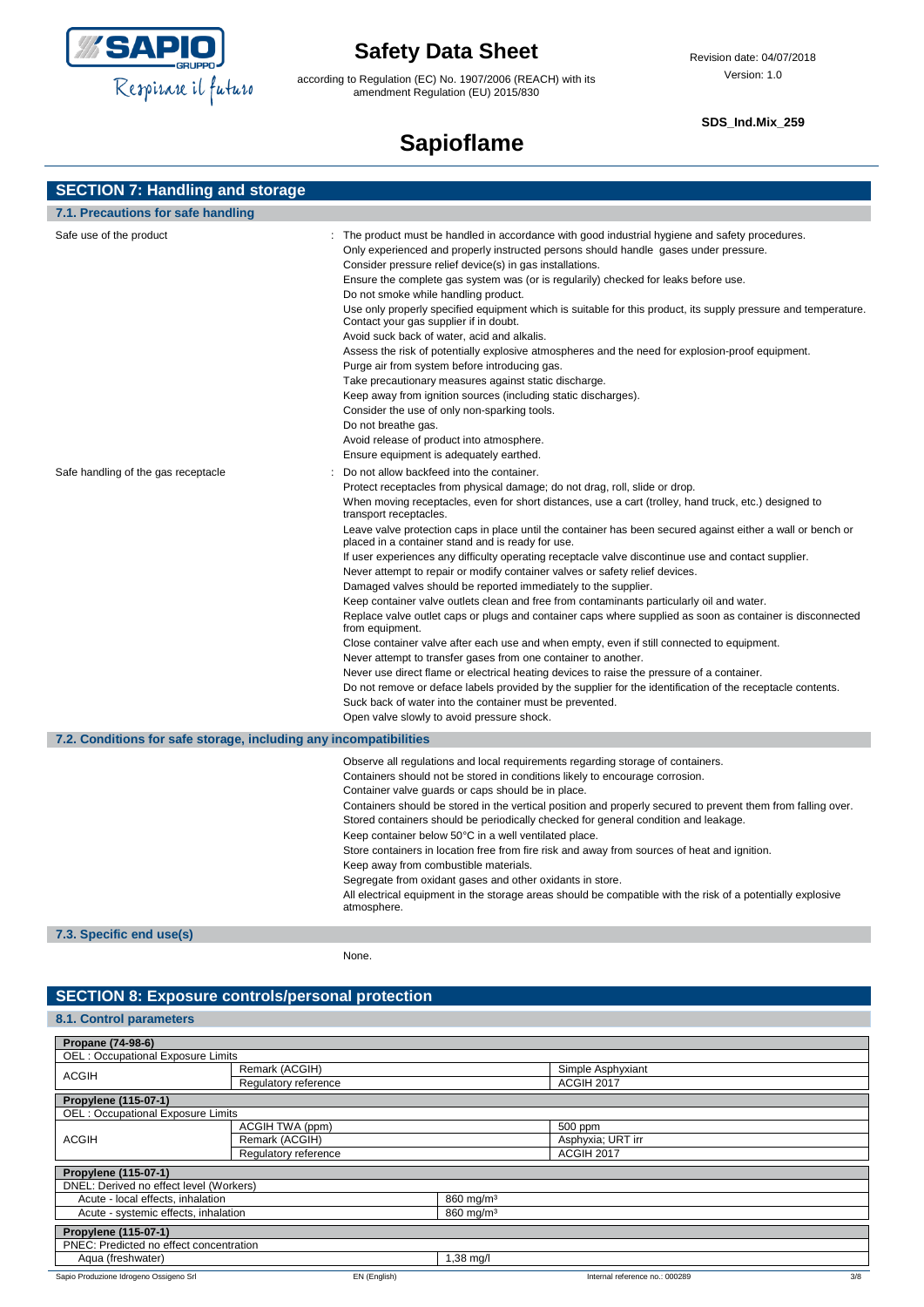

according to Regulation (EC) No. 1907/2006 (REACH) with its amendment Regulation (EU) 2015/830

#### **SDS\_Ind.Mix\_259**

## **Sapioflame**

| Aqua (marine water)                                                       | 1,38 mg/l                                                                                                                                                                                                                                                                                                                                                                                                        |
|---------------------------------------------------------------------------|------------------------------------------------------------------------------------------------------------------------------------------------------------------------------------------------------------------------------------------------------------------------------------------------------------------------------------------------------------------------------------------------------------------|
| <b>8.2. Exposure controls</b>                                             |                                                                                                                                                                                                                                                                                                                                                                                                                  |
| 8.2.1. Appropriate engineering controls                                   |                                                                                                                                                                                                                                                                                                                                                                                                                  |
| 8.2.2. Individual protection measures, e.g. personal protective equipment | Provide adequate general and local exhaust ventilation.<br>Product to be handled in a closed system.<br>Systems under pressure should be regularily checked for leakages.<br>Ensure exposure is below occupational exposure limits (where available).<br>Gas detectors should be used when flammable gases/vapours may be released.<br>Consider the use of a work permit system e.g. for maintenance activities. |
|                                                                           | A risk assessment should be conducted and documented in each work area to assess the risks related to the<br>use of the product and to select the PPE that matches the relevant risk. The following recommendations<br>should be considered:                                                                                                                                                                     |
|                                                                           | PPE compliant to the recommended EN/ISO standards should be selected.                                                                                                                                                                                                                                                                                                                                            |
| • Eye/face protection                                                     | Wear goggles when transfilling or breaking transfer connections.                                                                                                                                                                                                                                                                                                                                                 |
|                                                                           | Standard EN 166 - Personal eye-protection - specifications.                                                                                                                                                                                                                                                                                                                                                      |
| • Skin protection                                                         |                                                                                                                                                                                                                                                                                                                                                                                                                  |
| - Hand protection                                                         | : Wear working gloves when handling gas containers.                                                                                                                                                                                                                                                                                                                                                              |
|                                                                           | Standard EN 388 - Protective gloves against mechanical risk.                                                                                                                                                                                                                                                                                                                                                     |
| - Other                                                                   | : Consider the use of flame resistant anti-static safety clothing.                                                                                                                                                                                                                                                                                                                                               |
|                                                                           | Standard EN ISO 14116 - Limited flame spread materials.                                                                                                                                                                                                                                                                                                                                                          |
|                                                                           | Standard EN 1149-5 - Protective clothing: Electrostatic properties.                                                                                                                                                                                                                                                                                                                                              |
|                                                                           | Wear safety shoes while handling containers.                                                                                                                                                                                                                                                                                                                                                                     |
|                                                                           | Standard EN ISO 20345 - Personal protective equipment - Safety footwear.                                                                                                                                                                                                                                                                                                                                         |
| • Respiratory protection                                                  | Gas filters may be used if all surrounding conditions e.g. type and concentration of the contaminant(s) and<br>duration of use are known.                                                                                                                                                                                                                                                                        |
|                                                                           | Use gas filters with full face mask, where exposure limits may be exceeded for a short-term period, e.g.<br>connecting or disconnecting containers.                                                                                                                                                                                                                                                              |
|                                                                           | Gas filters do not protect against oxygen deficiency.                                                                                                                                                                                                                                                                                                                                                            |
|                                                                           | Standard EN 14387 - Gas filter(s), combined filter(s) and full face mask - EN 136.                                                                                                                                                                                                                                                                                                                               |
| • Thermal hazards                                                         | None in addition to the above sections.                                                                                                                                                                                                                                                                                                                                                                          |
| 8.2.3. Environmental exposure controls                                    |                                                                                                                                                                                                                                                                                                                                                                                                                  |

Refer to local regulations for restriction of emissions to the atmosphere. See section 13 for specific methods for waste gas treatment.

| <b>SECTION 9: Physical and chemical properties</b>         |                                                                                                                                                                                                                        |  |  |  |
|------------------------------------------------------------|------------------------------------------------------------------------------------------------------------------------------------------------------------------------------------------------------------------------|--|--|--|
| 9.1. Information on basic physical and chemical properties |                                                                                                                                                                                                                        |  |  |  |
| Appearance                                                 |                                                                                                                                                                                                                        |  |  |  |
| Physical state at 20°C / 101.3kPa<br>$\bullet$             | : Gas                                                                                                                                                                                                                  |  |  |  |
| Colour                                                     | Mixture contains one or more component(s) which have the following colour(s):<br>Colourless.                                                                                                                           |  |  |  |
| Odour                                                      | There may be no odour warning properties, odour is subjective and inadequate to warn of overexposure.<br>Mixture contains one or more component(s) which have the following odour:<br>Stenchant often added. Sweetish. |  |  |  |
| Odour threshold                                            | Odour threshold is subjective and inadequate to warn of overexposure.                                                                                                                                                  |  |  |  |
| рH                                                         | Not applicable for gases and gas mixtures.                                                                                                                                                                             |  |  |  |
| Melting point / Freezing point                             | Not applicable for gas mixtures.                                                                                                                                                                                       |  |  |  |
| Boiling point                                              | : Not applicable for gas mixtures.                                                                                                                                                                                     |  |  |  |
| Flash point                                                | Not applicable for gases and gas mixtures.                                                                                                                                                                             |  |  |  |
| Evaporation rate                                           | : Not applicable for gases and gas mixtures.                                                                                                                                                                           |  |  |  |
| Flammability (solid, gas)                                  | Extremely flammable gas.                                                                                                                                                                                               |  |  |  |
| <b>Explosive limits</b>                                    | Flammability range not available.                                                                                                                                                                                      |  |  |  |
| Vapour pressure [20°C]                                     | Not known.                                                                                                                                                                                                             |  |  |  |
| Vapour density                                             | Not applicable.                                                                                                                                                                                                        |  |  |  |
| Relative density, gas (air=1)                              | Heavier than air.                                                                                                                                                                                                      |  |  |  |
| Partition coefficient n-octanol/water (Log Kow)            | Not applicable for gas mixtures.                                                                                                                                                                                       |  |  |  |
| Auto-ignition temperature                                  | : Not known.                                                                                                                                                                                                           |  |  |  |
| Decomposition temperature                                  | Not applicable.                                                                                                                                                                                                        |  |  |  |
| Viscosity                                                  | No reliable data available.                                                                                                                                                                                            |  |  |  |
| Explosive properties                                       | Not applicable.                                                                                                                                                                                                        |  |  |  |
| Oxidising properties                                       | : Not applicable.                                                                                                                                                                                                      |  |  |  |
| 9.2. Other information                                     |                                                                                                                                                                                                                        |  |  |  |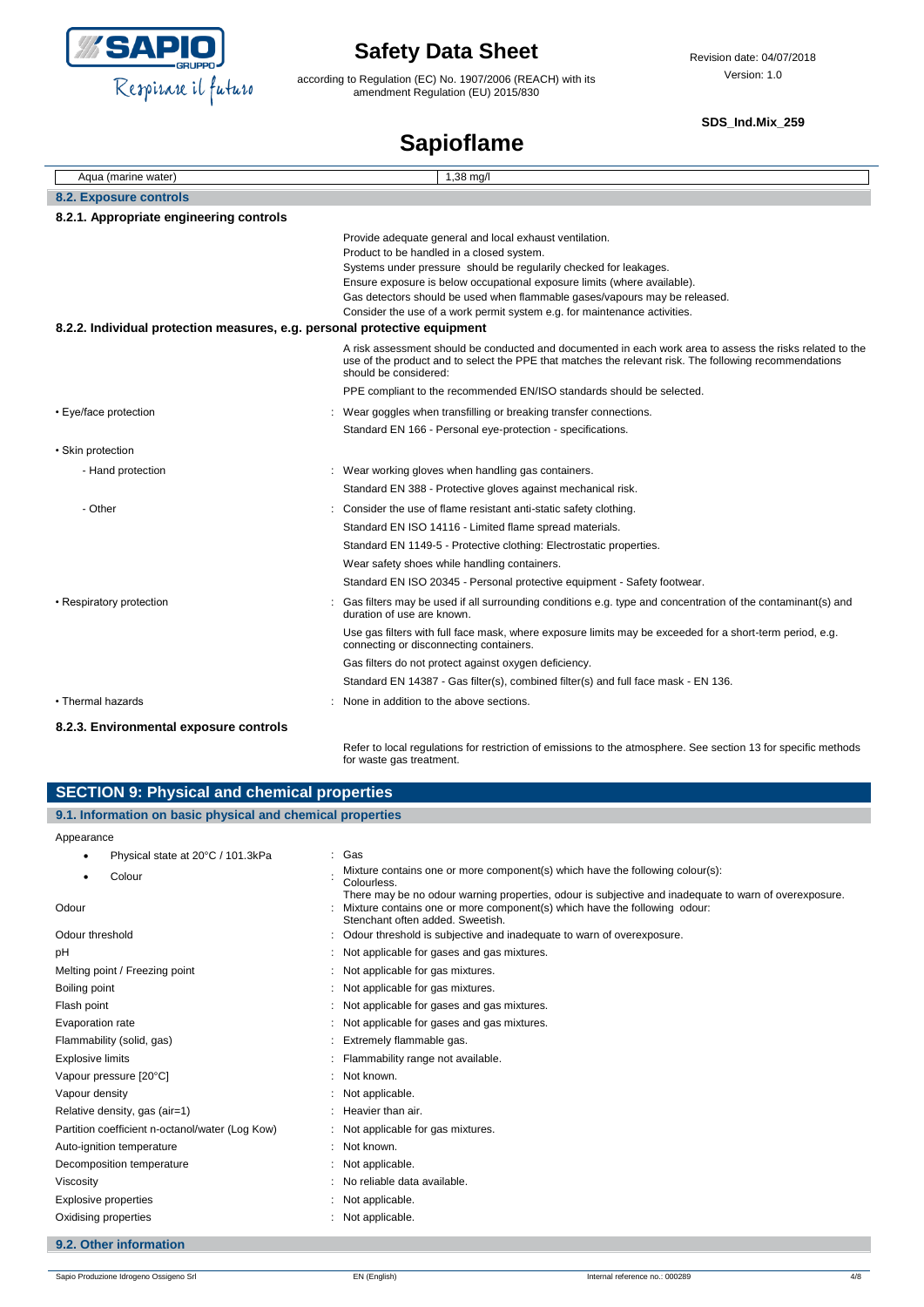

according to Regulation (EC) No. 1907/2006 (REACH) with its amendment Regulation (EU) 2015/830

**SDS\_Ind.Mix\_259**

# **Sapioflame**

| Molar mass | Not applicable for gas mixtures.                                                                       |
|------------|--------------------------------------------------------------------------------------------------------|
| Other data | Gas/vapour heavier than air. May accumulate in confined spaces, particularly at or below ground level. |

| <b>SECTION 10: Stability and reactivity</b> |                                                                                                               |
|---------------------------------------------|---------------------------------------------------------------------------------------------------------------|
| 10.1. Reactivity                            |                                                                                                               |
|                                             | No reactivity hazard other than the effects described in sub-sections below.                                  |
| 10.2. Chemical stability                    |                                                                                                               |
|                                             | Stable under normal conditions.                                                                               |
| 10.3. Possibility of hazardous reactions    |                                                                                                               |
|                                             | Can form explosive mixture with air.<br>May react violently with oxidants.                                    |
| 10.4. Conditions to avoid                   |                                                                                                               |
|                                             | Keep away from heat/sparks/open flames/hot surfaces. - No smoking.<br>Avoid moisture in installation systems. |
| 10.5. Incompatible materials                |                                                                                                               |
|                                             | Air, Oxidisers.<br>For additional information on compatibility refer to ISO 11114.                            |
| 10.6. Hazardous decomposition products      |                                                                                                               |
|                                             | Under normal conditions of storage and use, hazardous decomposition products should not be produced.          |

### **SECTION 11: Toxicological information**

| 11.1. Information on toxicological effects |  |  |  |  |  |  |  |  |  |  |  |  |  |
|--------------------------------------------|--|--|--|--|--|--|--|--|--|--|--|--|--|
|--------------------------------------------|--|--|--|--|--|--|--|--|--|--|--|--|--|

| <b>Acute toxicity</b>                | Classification criteria are not met.       |
|--------------------------------------|--------------------------------------------|
| Propane (74-98-6)                    |                                            |
| LC50 inhalation rat                  | 20000 ppm/4h                               |
| <b>Skin corrosion/irritation</b>     | : No known effects from this product.      |
| Serious eye damage/irritation        | No known effects from this product.        |
| Respiratory or skin sensitisation    | : No known effects from this product.      |
| Germ cell mutagenicity               | : No known effects from this product.      |
| Carcinogenicity                      | : No known effects from this product.      |
| Toxic for reproduction: Fertility    | : No known effects from this product.      |
| Toxic for reproduction: unborn child | : No known effects from this product.      |
| <b>STOT-single exposure</b>          | : No known effects from this product.      |
| STOT-repeated exposure               | No known effects from this product.        |
| <b>Aspiration hazard</b>             | Not applicable for gases and gas mixtures. |

| <b>SECTION 12: Ecological information</b> |                                                                                             |
|-------------------------------------------|---------------------------------------------------------------------------------------------|
| 12.1. Toxicity                            |                                                                                             |
|                                           |                                                                                             |
| Assessment                                | : Classification criteria are not met.                                                      |
|                                           |                                                                                             |
| EC50 48h - Daphnia magna                  | : No data available.                                                                        |
| EC50 72h - Algae                          | : No data available.                                                                        |
| LC50 96 h - Fish                          | : No data available.                                                                        |
| Propylene (115-07-1)                      |                                                                                             |
| EC50 48h - Daphnia magna                  | 28,2 mg/l                                                                                   |
| EC50 72h - Algae                          | No data available.                                                                          |
| EC50 96h - Algae                          | $12,1$ mg/l                                                                                 |
| LC50 96 h - Fish                          | 51,7 mg/l                                                                                   |
|                                           |                                                                                             |
| 12.2. Persistence and degradability       |                                                                                             |
|                                           |                                                                                             |
| Assessment                                | : No data available.                                                                        |
|                                           |                                                                                             |
| 12.3. Bioaccumulative potential           |                                                                                             |
|                                           |                                                                                             |
| Assessment                                | : No data available.                                                                        |
|                                           |                                                                                             |
| 12.4. Mobility in soil                    |                                                                                             |
|                                           |                                                                                             |
| Assessment                                | Because of its high volatility, the product is unlikely to cause ground or water pollution. |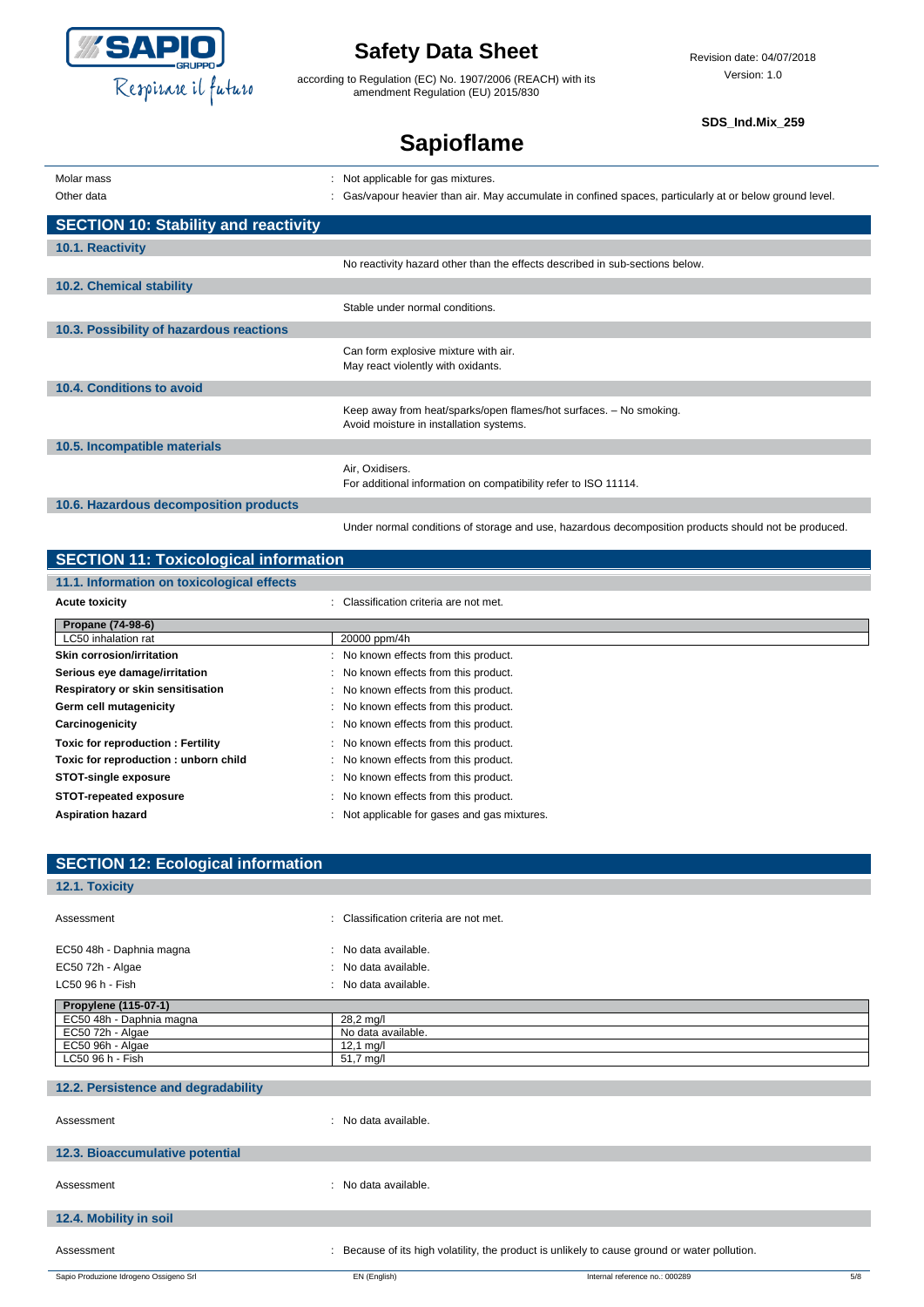

according to Regulation (EC) No. 1907/2006 (REACH) with its amendment Regulation (EU) 2015/830

**SDS\_Ind.Mix\_259**

# **Sapioflame**

|                                                                         | Partition into soil is unlikely.                                                                                                                                              |
|-------------------------------------------------------------------------|-------------------------------------------------------------------------------------------------------------------------------------------------------------------------------|
| 12.5. Results of PBT and vPvB assessment                                |                                                                                                                                                                               |
| Assessment                                                              | : Not classified as PBT or vPvB.                                                                                                                                              |
| 12.6. Other adverse effects                                             |                                                                                                                                                                               |
| Other adverse effects                                                   | : No known effects from this product.                                                                                                                                         |
| Effect on the ozone layer                                               | None.                                                                                                                                                                         |
| Effect on global warming                                                | Contains greenhouse gas(es).                                                                                                                                                  |
| <b>SECTION 13: Disposal considerations</b>                              |                                                                                                                                                                               |
| 13.1. Waste treatment methods                                           |                                                                                                                                                                               |
|                                                                         | Contact supplier if guidance is required.                                                                                                                                     |
|                                                                         | Do not discharge into areas where there is a risk of forming an explosive mixture with air. Waste gas should<br>be flared through a suitable burner with flash back arrestor. |
|                                                                         | Do not discharge into any place where its accumulation could be dangerous.                                                                                                    |
|                                                                         | Ensure that the emission levels from local regulations or operating permits are not exceeded.                                                                                 |
|                                                                         | Refer to the EIGA code of practice Doc.30 "Disposal of Gases", downloadable at http://www.eiga.eu for more<br>guidance on suitable disposal methods.                          |
|                                                                         | Return unused product in original receptacle to supplier.                                                                                                                     |
| List of hazardous waste codes (from Commission<br>Decision 2001/118/EC) | 16 05 04 *: Gases in pressure containers (including halons) containing dangerous substances.                                                                                  |
| <b>13.2. Additional information</b>                                     |                                                                                                                                                                               |
|                                                                         | External treatment and disposal of waste should comply with applicable local and/or national regulations.                                                                     |
| <b>SECTION 14: Transport information</b>                                |                                                                                                                                                                               |
| 14.1. UN number                                                         |                                                                                                                                                                               |
| UN-No.                                                                  | : 1965                                                                                                                                                                        |
| 14.2. UN proper shipping name                                           |                                                                                                                                                                               |
| Transport by road/rail (ADR/RID)                                        | HYDROCARBON GAS MIXTURE, LIQUEFIED, N.O.S. (Propylene, Propane)                                                                                                               |
| Transport by air (ICAO-TI / IATA-DGR)                                   | Hydrocarbon gas mixture, liquefied, n.o.s. (Propylene, Propane)                                                                                                               |
| Transport by sea (IMDG)                                                 | HYDROCARBON GAS MIXTURE, LIQUEFIED, N.O.S. (Propylene, Propane)                                                                                                               |
| 14.3. Transport hazard class(es)                                        |                                                                                                                                                                               |

**Labelling** :

**Transport by road/rail (ADR/RID)**



2.1 : Flammable gases.

| <b>Class</b>                          | $\therefore$ 2                                                                                                                                               |
|---------------------------------------|--------------------------------------------------------------------------------------------------------------------------------------------------------------|
| Classification code                   | : 2F                                                                                                                                                         |
| Hazard identification number          | : 23                                                                                                                                                         |
| <b>Tunnel Restriction</b>             | : B/D - Tank carriage: Passage forbidden through tunnels of category B, C, D and E. Other carriage:<br>Passage forbidden through tunnels of category D and E |
| Transport by air (ICAO-TI / IATA-DGR) |                                                                                                                                                              |
| Class / Div. (Sub. risk(s))           | : 2.1                                                                                                                                                        |
| Transport by sea (IMDG)               |                                                                                                                                                              |
| Class / Div. (Sub. risk(s))           | : 2.1                                                                                                                                                        |
| Emergency Schedule (EmS) - Fire       | $: F-D$                                                                                                                                                      |
| Emergency Schedule (EmS) - Spillage   | $: S-U$                                                                                                                                                      |
| 14.4. Packing group                   |                                                                                                                                                              |
| Transport by road/rail (ADR/RID)      | Not applicable                                                                                                                                               |
| Transport by air (ICAO-TI / IATA-DGR) | Not applicable                                                                                                                                               |
| Transport by sea (IMDG)               | Not applicable                                                                                                                                               |
| <b>14.5. Environmental hazards</b>    |                                                                                                                                                              |
| Transport by road/rail (ADR/RID)      | None.<br>÷.                                                                                                                                                  |
|                                       |                                                                                                                                                              |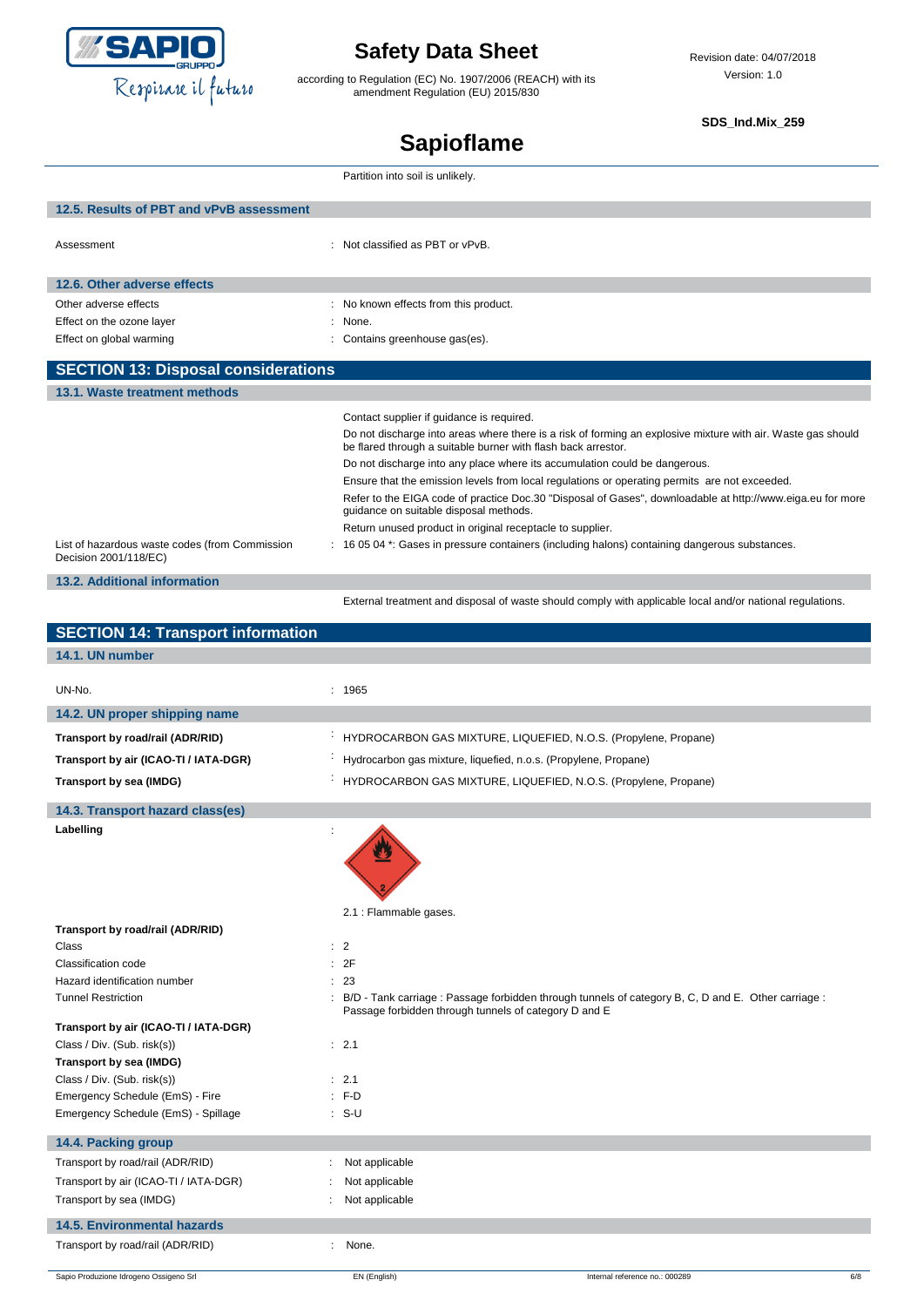

according to Regulation (EC) No. 1907/2006 (REACH) with its amendment Regulation (EU) 2015/830

#### **SDS\_Ind.Mix\_259**

# **Sapioflame**

| Transport by air (ICAO-TI / IATA-DGR)                                                                                                                        | None.<br>÷.                                                                                                                                                                                                                                                                                                                                                                                                                                                                                                                                                                                                             |
|--------------------------------------------------------------------------------------------------------------------------------------------------------------|-------------------------------------------------------------------------------------------------------------------------------------------------------------------------------------------------------------------------------------------------------------------------------------------------------------------------------------------------------------------------------------------------------------------------------------------------------------------------------------------------------------------------------------------------------------------------------------------------------------------------|
| Transport by sea (IMDG)                                                                                                                                      | None.                                                                                                                                                                                                                                                                                                                                                                                                                                                                                                                                                                                                                   |
| 14.6. Special precautions for user                                                                                                                           |                                                                                                                                                                                                                                                                                                                                                                                                                                                                                                                                                                                                                         |
| Packing Instruction(s)                                                                                                                                       |                                                                                                                                                                                                                                                                                                                                                                                                                                                                                                                                                                                                                         |
| Transport by road/rail (ADR/RID)                                                                                                                             | : P200                                                                                                                                                                                                                                                                                                                                                                                                                                                                                                                                                                                                                  |
|                                                                                                                                                              |                                                                                                                                                                                                                                                                                                                                                                                                                                                                                                                                                                                                                         |
| Transport by air (ICAO-TI / IATA-DGR)                                                                                                                        |                                                                                                                                                                                                                                                                                                                                                                                                                                                                                                                                                                                                                         |
| Passenger and Cargo Aircraft                                                                                                                                 | : Forbidden.                                                                                                                                                                                                                                                                                                                                                                                                                                                                                                                                                                                                            |
| Cargo Aircraft only                                                                                                                                          | 200.                                                                                                                                                                                                                                                                                                                                                                                                                                                                                                                                                                                                                    |
| Transport by sea (IMDG)                                                                                                                                      | : P200                                                                                                                                                                                                                                                                                                                                                                                                                                                                                                                                                                                                                  |
| Special transport precautions<br>14.7. Transport in bulk according to Annex II of MARPOL 73/78 and the IBC Code<br><b>SECTION 15: Regulatory information</b> | : Avoid transport on vehicles where the load space is not separated from the driver's compartment.<br>Ensure vehicle driver is aware of the potential hazards of the load and knows what to do in the event of an<br>accident or an emergency.<br>Before transporting product containers:<br>- Ensure there is adequate ventilation.<br>- Ensure that containers are firmly secured.<br>- Ensure container valve is closed and not leaking.<br>- Ensure valve outlet cap nut or plug (where provided) is correctly fitted.<br>- Ensure valve protection device (where provided) is correctly fitted.<br>Not applicable. |
|                                                                                                                                                              |                                                                                                                                                                                                                                                                                                                                                                                                                                                                                                                                                                                                                         |
|                                                                                                                                                              | 15.1 Safety, health and environmental regulations/legislation specific for the substance or mixture                                                                                                                                                                                                                                                                                                                                                                                                                                                                                                                     |
| <b>EU-Regulations</b>                                                                                                                                        |                                                                                                                                                                                                                                                                                                                                                                                                                                                                                                                                                                                                                         |
|                                                                                                                                                              |                                                                                                                                                                                                                                                                                                                                                                                                                                                                                                                                                                                                                         |
| Restrictions on use                                                                                                                                          | : None.                                                                                                                                                                                                                                                                                                                                                                                                                                                                                                                                                                                                                 |
| Seveso Directive : 2012/18/EU (Seveso III)                                                                                                                   | : Covered.                                                                                                                                                                                                                                                                                                                                                                                                                                                                                                                                                                                                              |
|                                                                                                                                                              |                                                                                                                                                                                                                                                                                                                                                                                                                                                                                                                                                                                                                         |
| <b>National regulations</b>                                                                                                                                  |                                                                                                                                                                                                                                                                                                                                                                                                                                                                                                                                                                                                                         |
| National legislation                                                                                                                                         | : Ensure all national/local regulations are observed.                                                                                                                                                                                                                                                                                                                                                                                                                                                                                                                                                                   |
|                                                                                                                                                              |                                                                                                                                                                                                                                                                                                                                                                                                                                                                                                                                                                                                                         |
| 15.2. Chemical safety assessment                                                                                                                             |                                                                                                                                                                                                                                                                                                                                                                                                                                                                                                                                                                                                                         |
|                                                                                                                                                              | A CSA does not need to be carried out for this product.                                                                                                                                                                                                                                                                                                                                                                                                                                                                                                                                                                 |
| <b>SECTION 16: Other information</b>                                                                                                                         |                                                                                                                                                                                                                                                                                                                                                                                                                                                                                                                                                                                                                         |
| Indication of changes                                                                                                                                        |                                                                                                                                                                                                                                                                                                                                                                                                                                                                                                                                                                                                                         |
|                                                                                                                                                              | : Revised safety data sheet in accordance with commission regulation (EU) No 453/2010.                                                                                                                                                                                                                                                                                                                                                                                                                                                                                                                                  |
| Abbreviations and acronyms                                                                                                                                   | ATE: Acute Toxicity Estimate                                                                                                                                                                                                                                                                                                                                                                                                                                                                                                                                                                                            |
|                                                                                                                                                              | CLP - Classification Labelling Packaging Regulation; Regulation (EC) No 1272/2008                                                                                                                                                                                                                                                                                                                                                                                                                                                                                                                                       |
|                                                                                                                                                              | REACH - Registration, Evaluation, Authorisation and Restriction of Chemicals Regulation (EC) No                                                                                                                                                                                                                                                                                                                                                                                                                                                                                                                         |
|                                                                                                                                                              | 1907/2006                                                                                                                                                                                                                                                                                                                                                                                                                                                                                                                                                                                                               |
|                                                                                                                                                              | EINECS: European Inventory of Existing Commercial Chemical Substances                                                                                                                                                                                                                                                                                                                                                                                                                                                                                                                                                   |
|                                                                                                                                                              | <b>CAS: Chemical Abstract Service</b>                                                                                                                                                                                                                                                                                                                                                                                                                                                                                                                                                                                   |
|                                                                                                                                                              | PPE: Personal Protection Equipment                                                                                                                                                                                                                                                                                                                                                                                                                                                                                                                                                                                      |
|                                                                                                                                                              | LC50 - Lethal Concentration to 50 % of a test population                                                                                                                                                                                                                                                                                                                                                                                                                                                                                                                                                                |
|                                                                                                                                                              | RMM: Risk Management Measures                                                                                                                                                                                                                                                                                                                                                                                                                                                                                                                                                                                           |
|                                                                                                                                                              |                                                                                                                                                                                                                                                                                                                                                                                                                                                                                                                                                                                                                         |
|                                                                                                                                                              | PBT - Persistent, Bioaccumulative and Toxic                                                                                                                                                                                                                                                                                                                                                                                                                                                                                                                                                                             |
|                                                                                                                                                              | vPvB - Very Persistent and Very Bioaccumulative                                                                                                                                                                                                                                                                                                                                                                                                                                                                                                                                                                         |
|                                                                                                                                                              | STOT- SE: Specific Target Organ Toxicity - Single Exposure                                                                                                                                                                                                                                                                                                                                                                                                                                                                                                                                                              |
|                                                                                                                                                              | <b>CSA: Chemical Safety Assessment</b>                                                                                                                                                                                                                                                                                                                                                                                                                                                                                                                                                                                  |
|                                                                                                                                                              | EN: European Standard                                                                                                                                                                                                                                                                                                                                                                                                                                                                                                                                                                                                   |
|                                                                                                                                                              | <b>UN: United Nations</b>                                                                                                                                                                                                                                                                                                                                                                                                                                                                                                                                                                                               |
|                                                                                                                                                              | ADR - European Agreement concerning the International Carriage of Dangerous Goods by Road                                                                                                                                                                                                                                                                                                                                                                                                                                                                                                                               |
|                                                                                                                                                              | IATA - International Air Transport Association                                                                                                                                                                                                                                                                                                                                                                                                                                                                                                                                                                          |
|                                                                                                                                                              | IMDG code - International Maritime Dangerous Goods                                                                                                                                                                                                                                                                                                                                                                                                                                                                                                                                                                      |
|                                                                                                                                                              | RID - Regulations concerning the International Carriage of Dangerous Goods by Rail                                                                                                                                                                                                                                                                                                                                                                                                                                                                                                                                      |
|                                                                                                                                                              | WGK: Water Hazard Class                                                                                                                                                                                                                                                                                                                                                                                                                                                                                                                                                                                                 |
|                                                                                                                                                              | STOT - RE: Specific Target Organ Toxicity - Repeated Exposure                                                                                                                                                                                                                                                                                                                                                                                                                                                                                                                                                           |
|                                                                                                                                                              |                                                                                                                                                                                                                                                                                                                                                                                                                                                                                                                                                                                                                         |
| Training advice                                                                                                                                              | Ensure operators understand the flammability hazard.                                                                                                                                                                                                                                                                                                                                                                                                                                                                                                                                                                    |
| Further information                                                                                                                                          | Classification using data from databases maintained by the European Industrial Gases Association (EIGA).                                                                                                                                                                                                                                                                                                                                                                                                                                                                                                                |
|                                                                                                                                                              | Classification in accordance with the calculation methods of Regulation (EC) 1272/2008 CLP.                                                                                                                                                                                                                                                                                                                                                                                                                                                                                                                             |